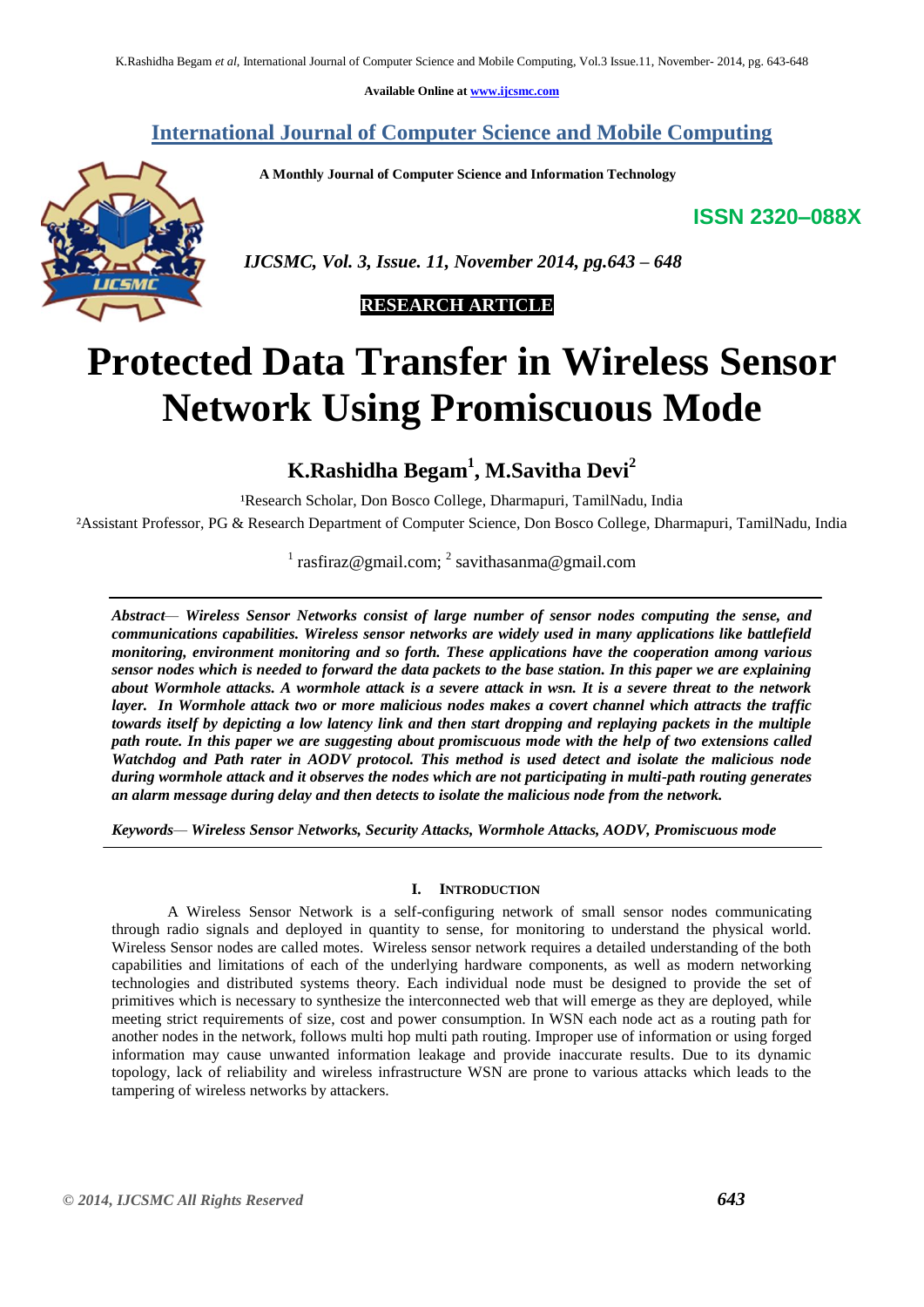### **II. RELATED WORK**

#### *A. Attacks in Wireless Sensor Networks*

Wireless sensor networks are vulnerable to various types of attacks. These attacks are of three types which are attack on network availability, attack on secrecy and authentication, stealthy attack against service integrity. In attack on network availability which can be referred as Dos attacks. In attacks on secrecy and authentication, which standards cryptographic techniques can protect the secrecy and authenticity of communication channels from outsider attacks such as eavesdropping, packet replay attacks and also spoofing of packets? In a stealthy attack the goal of the attacker is to make the network accept a false data value. In these attacks, keeping sensor network available for its intended use is essential. In wireless sensor networks can be broadly classified into two different levels of views. The first is the attack against the security mechanisms and the second is the routing mechanism which is very basic in nature. Here we are analyzing the attacks in the routing mechanisms which are more susceptible in Wireless sensor attacks.

#### *b. Routing attacks*

In WSN, the attacks which acts on the network layer are called routing attack. We are discussing some of the attacks that happen while routing the messages. Spoofed, altered and replayed routing information When a malicious node miss-present his identity, so this way it can alter the vision of sender and sender change the topology. It will create routing loops, extend or shorten service routes, and generate false error messages. And also increase end-to-end latency. In Selective forwarding the sensor networks which is assumed that nodes faithfully forward received messages. But some compromised node might refuse to forward packets, however neighbors might start using another route. Sinkhole Attack typically works by making a compromised node look especially attractive to surrounding nodes. In this attack, the adversary's goal is to attract nearly all the traffic from a particular area through a compromised node. Sybil Attack refers to the multiple copies of malicious nodes. It can be happen, if the malicious node shares its secret key with other malicious nodes. This way the number of malicious node is increased in the network and the probability of the attack is also increased. If we use the multipath routing, then the possibility of choosing a path in the network, those contain the malicious node will be increased. HELLO flood attacks are an attacker sends or replays a routing protocol's HELLO packets from one node to another with more energy. This attack uses HELLO packets as a weapon to convince the sensors in WSN. In this type of attack an attacker with a high radio transmission range and processing power sends HELLO packets to a number of sensor nodes that are isolated in a large area within a WSN.

#### *c. Wormhole attacks*

Wormhole attack is also called as tunneling attack. An attacker receives a packet at one point and tunnels it to another malicious node in the network. This way beginner assumes that the user found the shortest path in the network. This tunnel between two colluding attackers is called the wormhole. In a wormhole attack, the malicious nodes will tunnel the eavesdropped packets to a remote position in the network and retransmit them to generate fake neighbor connections, thus spoiling the routing protocols and weakening some security enhancements. Route discovery mechanism used in many routing protocols. The tunnel can be established in many different ways, such as through an out-of band hidden channel (e.g., a wired link), packet encapsulation, or high powered transmission. The tunnel creates the illusion that the two end points are very close to each other, by making tunneled packets arrive either sooner or with lesser number of hops compared to the packets sent over normal routes.



Wormhole tunnel

Fig. 1 Wormhole attack in a network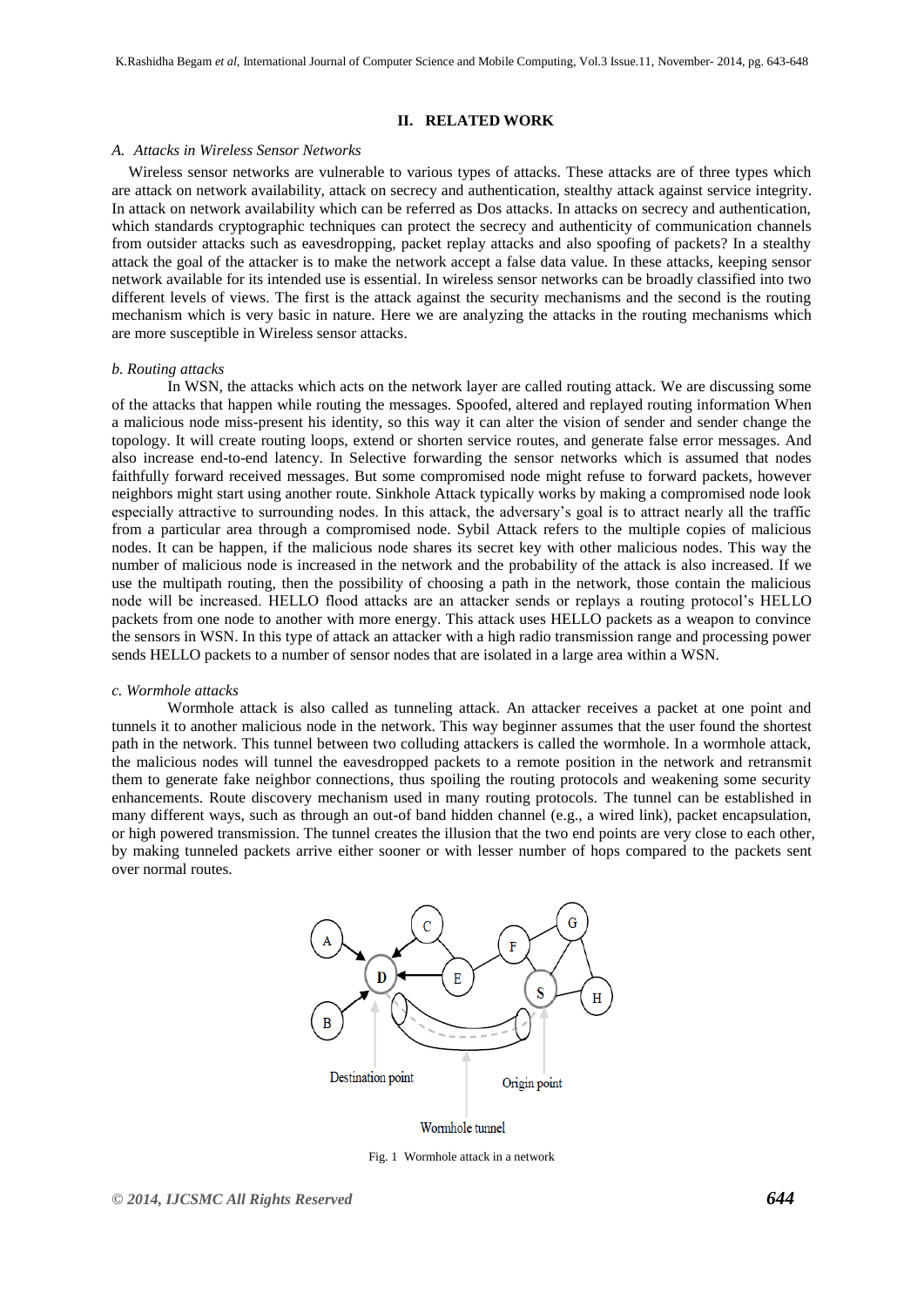#### *1. Types of Wormhole attack Modes*

In this Wormhole attacks, we are classifying this attacks based on the techniques which we are used for launching it. Number of nodes involved in establishing wormhole and the way it is used for launching using several modes, among these modes. Some of these are discussed in this paper.

*a. Wormhole using Encapsulation:* In this mode a malicious node at one part of the network and hears the RREQ packet. It tunnels it to a second colluding party at a distant location near the destination. The second party then rebroadcasts the RREQ. The neighbors of the second colluding party receive the RREQ and drop any further legitimate requests that may arrive later on legitimate multi-hop paths. The result is that the routes between the source and the destination go through the two colluding nodes that will be said to have formed a wormhole between them. This prevents nodes from discovering legitimate paths that are more than two hops away.

*b. Wormhole using Out-of-Band Channel:* The second mode for this attack is the use of an out of band channel. This channel can be achieved, for example, by using a long range directional wireless link or a direct wired link. This mode of attack is more difficult to launch than the previous one since it needs specialized hardware capability.

*c. Wormhole with High Power Transmission:* Another method is the use of high power transmission. In this mode, when a single malicious node gets a RREQ, it broadcasts the request at a high power level, a capability which is not available to other nodes in the network. Any node that hears the high-power broadcast rebroadcasts it towards the destination. By this method, the malicious node increases its chance to be in the routes established between the source and the destination even without the participation of a colluding node.

*d. Wormhole using Packet Relay:* Wormhole using Packet Relay is another mode of the wormhole attack in which a malicious node relays packets between two distant nodes to convince them that they are neighbors. It can be launched by even one malicious node. Cooperation by a greater number of malicious nodes serves to expand the neighbor list of a victim node to several hops.

*e. Wormhole using Protocol Deviations:* A wormhole attack can also be done through protocol deviations. During the RREQ forwarding, the nodes typically back off for a random amount of time before forwarding reduce MAC layer collisions. A malicious node can create a wormhole by simply not complying with the protocol and broadcasting without backing off. The purpose is to let the request packet it forwards arrive first at the destination.

## *2. Models of Wormhole attacks*

The classification of wormhole attack facilitates the design of prevention and detection methods. According to that the attackers are visible on the route in which the wormhole attack can be classified in three types: Open wormhole, half open wormhole and closed wormhole.

*a. Open Wormhole attack*: In this type of attack, the attackers include themselves in the RREQ packet header following the route discovery procedure. Other nodes are aware that the malicious nodes lie on the path but they would think that the malicious nodes are direct neighbors.

*b. Closed Wormhole Attack:* In this attack, the attacker does not modify the content of the packets, even though the packet is in a route discovery packet. Besides that they simply tunnel the packet from one side of wormhole to another side and it rebroadcasts the packet.

*c. Half open wormhole attack:* In this attack, one side of wormhole does not modify the packet and only another side modifies the packet, following the route discovery procedure.

## **III. AODV ROUTING PROTOCOL**

 AODV (Ad-hoc on Demand Distance Vector) is a reactive protocol. The reactive routing protocols do not periodically update the routing table like table driven proactive protocols periodically. It is the modification of DSDV (Destination Sequence Distance Vector). It provides unicast, multicast and broadcast. It works on, on demand algorithm. It searches for route between nodes only which is decided by the source nodes. These routes are maintained as long as they are needed by source. AODV builds route using route request and route reply query cycle. It is the loop free, self-starting scale to large number of nodes. AODV is a well-known distance vector routing protocol and it works as follows. Whenever a node wants to communicate with another node, it looks for an available path to the destination node, in its local routing table. If there is no path exists, then it broadcasts a route request (RREQ) message to its neighborhood nodes. Any node that receives this message for route discovery looks for a path leading to the respective destination node. The important feature of AODV is the maintenance of time based states. This means that routing entry which is not used recently is expired. The intermediate nodes store the route information in the form of route table.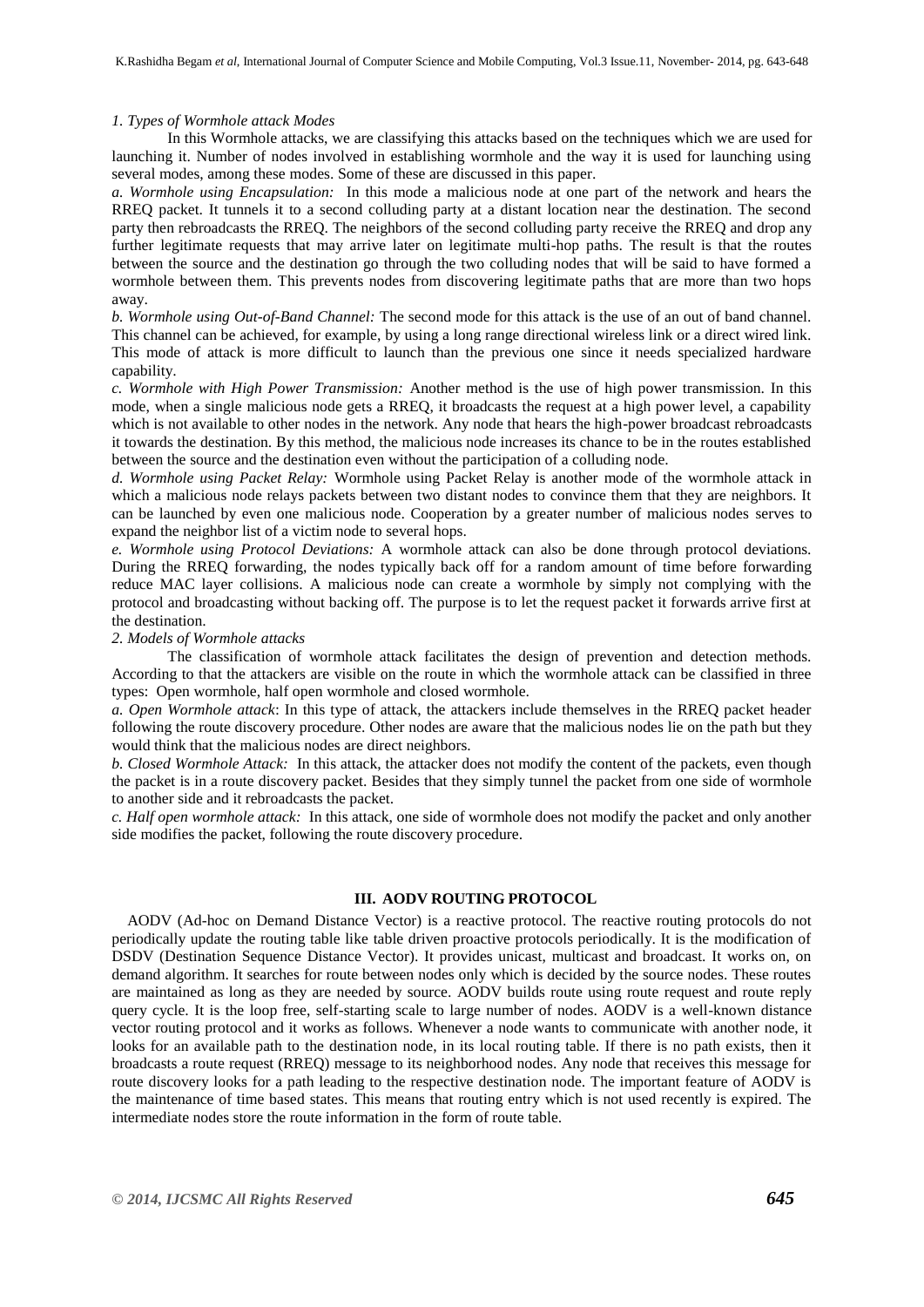

Fig. 2 Wormhole attack route request

Control messages used for the discovery and breakage of route are Route Request Message (RREQ), Route Reply Message (RREP), Route Error Message (RERR).The main advantages of AODV protocol are that routes are established on demand and destination sequence numbers are used to find the latest route to the destination. The connection setup delay is less. The HELLO messages supporting the routes maintenance are range-limited, so they do not cause unnecessary overhead in the network. One of the disadvantages of this protocol is that intermediate nodes can lead to inconsistent routes if the source sequence number is very old and the intermediate nodes have a higher but not the latest destination sequence number, thereby having stale entries.

## **IV. PROMISCUOUS MODE**

To protect the WSN from wormhole attack, it has been proposed the method of categorizing nodes based upon their dynamically measured behavior, named as Promiscuous mode. In this paper two extensions to Ad Hoc on Demand Routing protocol (AODV) are implemented in order to mitigate the effect of routing misbehavior during wormhole attack. The two extensions namely Watchdog and Path rater are implemented. Watchdog technique is used for identifying the misbehaving nodes and path rater helps the routing protocol (AODV) to avoid these nodes from forwarding the packets. When the node is forwarding the packet, the watchdog verifies the nodes that the next node in the path also forwards the packet. Watchdog does this by listening promiscuously to next nodes transmissions. If next node does not forwards the packet, then it is misbehaving node. Path rater uses this knowledge of misbehaving nodes to choose the network path that is most reliable to deliver the packets. In this paper during simulations the multi-hop route is established between the source and destination by the source node then the delay parameters are observed when the delay proceeds from the implied time then the watchdog became active and generate the promiscuous mode. In which all the other sensor nodes except the path nodes enters into the promiscuous mode after getting alarm message from source node. The watchdog then detects the malicious node and isolates it from the network and path rater then finds the other most reliable and suitable route to forward the packets from source to destination.

The software developed is to detect the attack in the wireless sensor networks. The basic modules to be implemented are Discover Neighbor node Module, Verify Neighbor node Module, and Finding adversial node Module.

## **V. SIMULATION RESULTS**

Ns-2.3 Network Simulator tool is used to evaluate the performance of different routing protocols in Wireless sensor networks. In this simulation, we have tested AODV routing protocol with scalability of nodes. To prevent the WSN from wormhole attack, it has been proposed the method of categorizing nodes based upon their dynamically measured behavior, named as Promiscuous mode. The performance of AODV routing protocols is analyzed on behalf of metrics like Throughput, delay and Packet Delivery ratio. Parameters used in simulations are summarized as follows:

<sup>(1)</sup> Queue length  $= 50$ 

<sup>(2)</sup> Routing protocol=AODV

<sup>(3)</sup> Packet Size  $= 1000$  bytes

<sup>(4)</sup> Traffic generator= CBR

*<sup>©</sup> 2014, IJCSMC All Rights Reserved 646*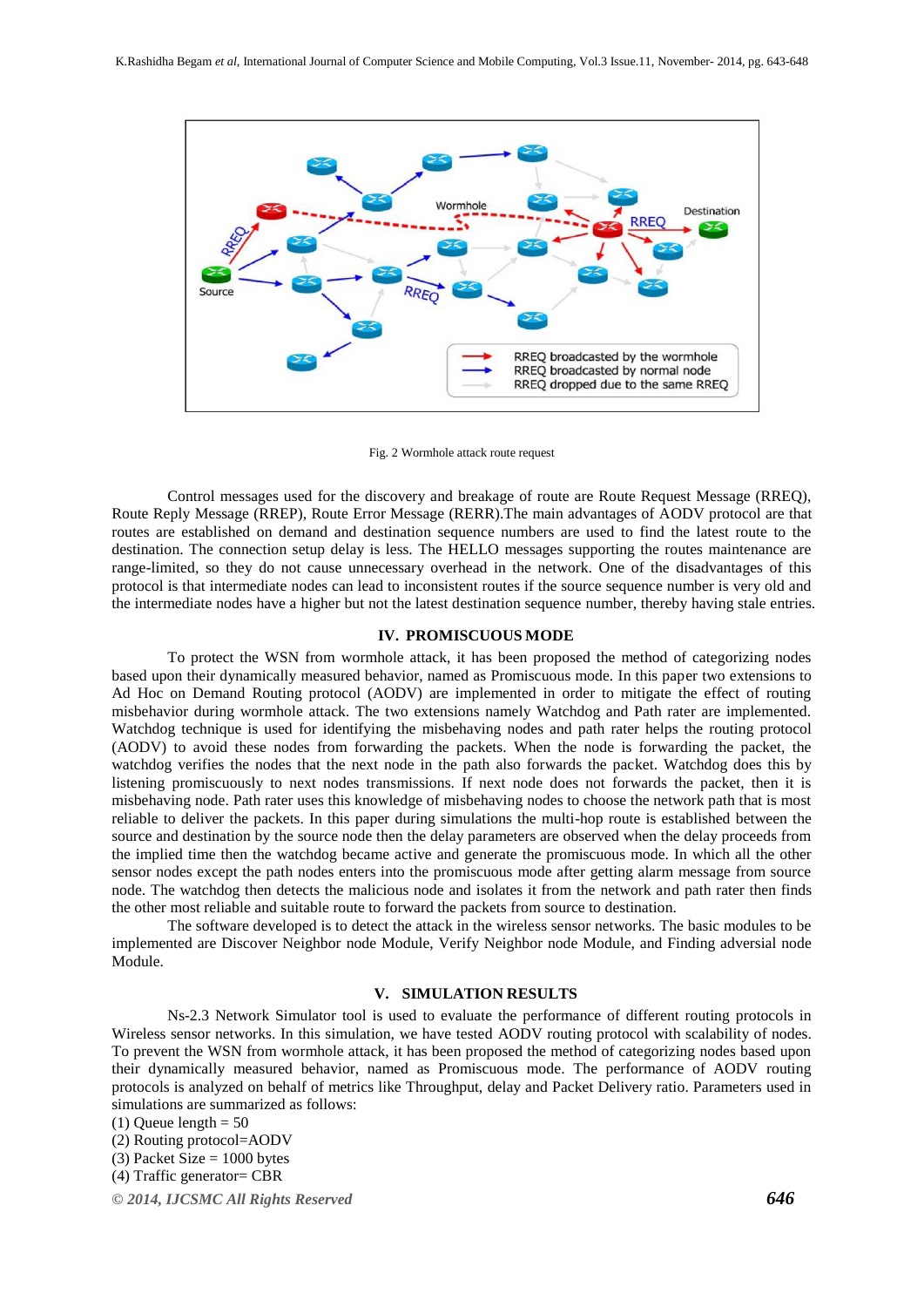(5) Antenna = Omnidirectional

(6) Propagation Ground  $= 2$ -way ground

 $(7) X = 300$ 

 $(8) Y = 300$ 

(9) Number of nodes  $= 50,802.11$  standard wireless channel

After simulations the results are shown that the throughput before implementing promiscuous mode was very low during wormhole attack and after the methodology implementation the throughput became very high even in the presence of wormhole attack. The effect of delay on wireless sensor network during wormhole attacks before and after implementing promiscuous mode. There is sharp rise in delay when wormhole attack was done before promiscuous mode implementation. The number of packets is delivered more after implementing this promiscuous mode.

*a) Network Throughput* 

In this performance is measured in terms of throughput as the number of packets received at the destination over a period of time and is measured in kbps. Network throughput decreases drastically when the number of wormhole peers are increased from 0 to 10 (wormhole links increased from 0 to 5).With Watchdog launched, it is observed from the below table that the throughput improves by 49.4% compared to wormhole attacked AODV.

#### *b) Average End-to-end delay*

It is the total time taken for a packet to reach from source to destination and it is measured in seconds. It also includes the delay caused by route discovery process and the queue in data packet transmission. Only the data packets that successfully delivered to destinations that counted.

> End to end delay  $=$  $\Sigma$  (arrive time  $-$  send time)  $\Sigma$  Number of connections

The lower value of end to end delay means the better performance of the protocol. Average end to end delay increases drastically when number of wormhole links are increased as the link latency is high for wormhole tunnels leading to more time consumption. With all 5 wormhole links activated, delay is 4.6723 sec in AODV in which the Watchdog and path rater in launch, it is reduced to 0.989sec.

## *C) In Packet delivery ratio*

PDR is the ratio of number of packets received at destination node with that of number of packets sent by the source node. Again PDR decreases drastically with increase in wormhole links as more wormhole peers perform selective packet dropping. PDR improves by 24% with Watchdog in place compared to wormhole infected AODV. In this, the improvement made in PDR with watchdog in action in network. This illustrates the level of delivered data to the destination.

> $\Sigma$  Number of packet receiveed Packet delivery ratio  $=$  $\Sigma$  Number of packet send

#### **VI. CONCLUSIONS**

 In this paper, we briefly introduced wireless sensor network, its application and most wildly used elements in WSN which is sensor device. Then we discussed the modes of wormhole attacks which are already existed with their models and the functional modules. The performance of wireless network with AODV provided extensions with promiscuous mode mechanism is better than wireless network with simple AODV routing protocol in terms of throughput, packet delivery ratio and end to end delay. To overcome from the detected data and the route distract we have proposed this work for perfect delivery of data without any intruders by their attacks. In Future, work on this topic will include developing any protocol that will prove much better security than existing against the wormhole attack with the help of other techniques. The parameters which we have discussed in this are packet delivery ratio, throughput and End-to-end delay. Further we can use the other parameters to simulate it in the future work.

## **ACKNOWLEDGEMENT**

Rashidha Begam.K is a Research Scholar in Don Bosco College, Dharmapuri, TamilNadu, India and I thank my college for giving me the opportunity to present this article under Network Security. I acknowledge our Management for their moral support and cheer to present the article to enrich the values of Research. The present work is benefited from the input of, my Research Guide Mrs.M.Savitha Devi, Assistant Professor, PG & Research Department of Computer Science, Don Bosco College, Dharmapuri, TamilNadu, India. I would like to thank her, for her valuable support to the undertaking of the training shot concise here.